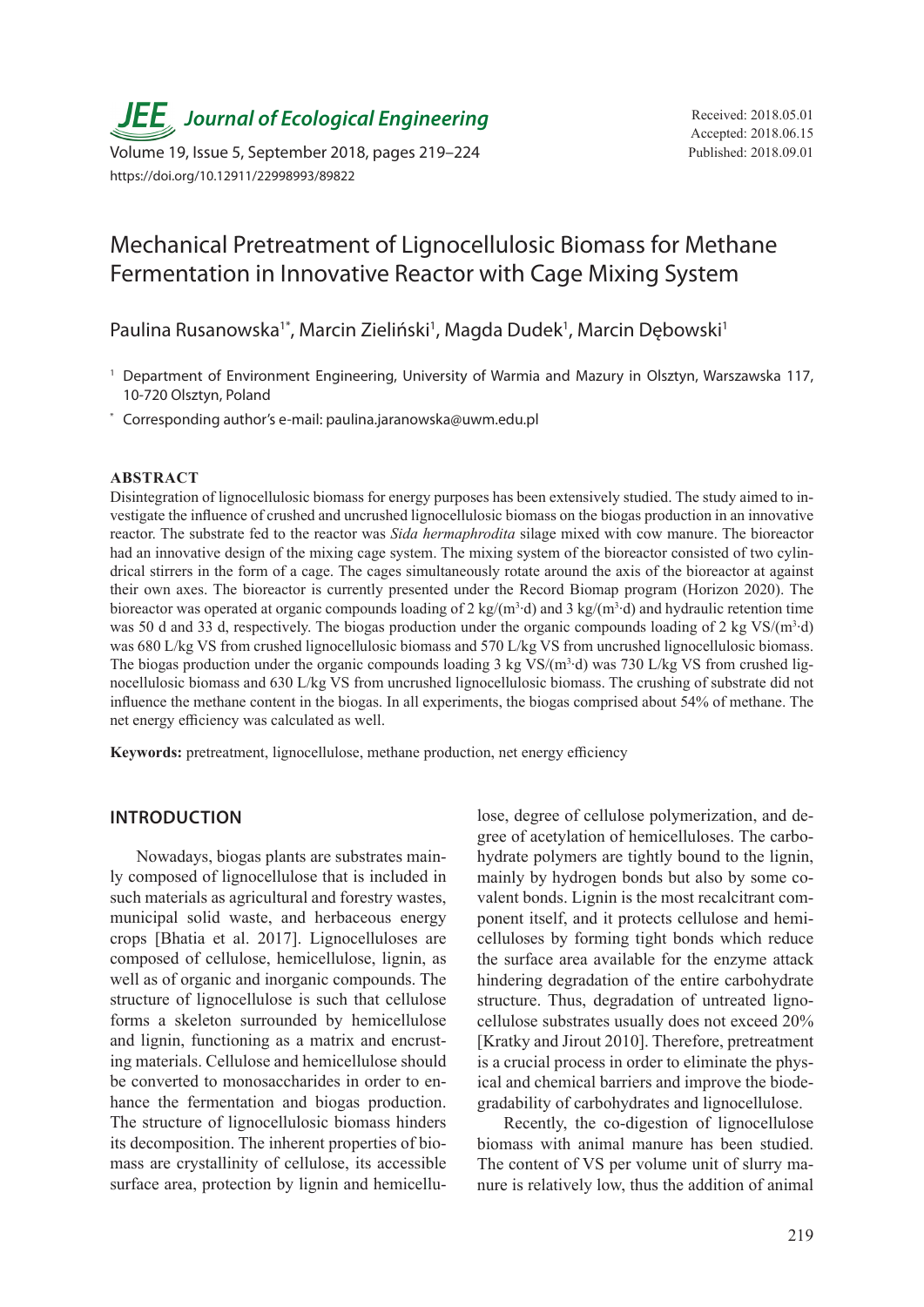manure to lignocellulose biomass increases the moisture of the substrate fed to anaerobic reactor [Tsapekos et al. 2017]. Co-digestion of dairy cow slurry with energy rich co-substrates has shown promising results in terms of increasing the biogas yield [Zieliński et al. 2017]. The anaerobic digestion is also relatively stable as it benefits dairy cow slurry with many positive effects. However, animal manure has also relatively high lignocellulose content. Therefore, the pretreatment of the substrate consisting of lignocellulosic biomass and animal manure is an essential step in order to increase the cellulose and hemicellulose accessibility and hydrolysis efficiency. A lot of methods have been described in the literature. The pretreatment methods are classified as physical, chemical, physiochemical and biological. The applied method changes the biomass properties in order to increase the accessibility to cellulose. Pretreatment releases sugars, but also leads to the production of other toxic byproducts (furan aldehyde, organic acid and phenolic compounds) [Allen et al. 2010]. The pretreatment method should be inexpensive, as well as characterized by low energy demand and low emission of pollution. In the biogas plant, the pretreatment usually reduces the size of biomass to enhance the heat and mass transfer during the first step of fermentation, i.e. hydrolysis. The biomass size should be reduced to 1–2 mm. Particle size reduction increases the available surface area and reduces the cellulose crystallinity. These parameters lead to the increase of hydrolysis yield by 5–25% and reduction of digestion time by 23–59% [Kratky and Jirout 2010, Rodrigues at al. 2017]. Although the efficiency of pretreatment has been widely confirmed through pilot or even full-scale studies, there is still conflict over the feasibility of the pretreatment from an economic point of view, due to its high energy or chemicals consumptions [Paudel et al. 2017]. Nevertheless, in order to achieve the second generation biofuel goal, it is beyond doubt that the use of a pretreatment is necessary to enhance the biogas production from agricultural residues with large content of lignocellulose.

The mechanical pretreatment is considered to be one of the most expensive processing steps in conversion of biomass to fermentable sugars. Reducing the energy requirements improves the whole process economics. Generally, the energy requirement of mechanical comminuting depends on the machine type and its variables, initial and final particle sizes, and the biomass characteristics, i.e., processing amount, composition, and moisture content. The right grinding solution depends especially on the moisture content in the biomass. Colloid mills and extruders are suitable only for comminuting wet materials with the moisture content over 15–20% (wet basis), whereas hammer and especially knife mills are suitable only for comminuting the dry biomass with moisture content up to 10–15% (wet basis) [Taherzadeh and Karimi 2008]. Pretreatment methods usually consume about 33% of the total energy demand. Thus, selection of an appropriate method for pretreatment would improve the whole process economics [Kratky and Jirout 2010].

The organic loading rate has a significant influence on the stability of methane fermentation. The organic loading rate should be optimized to provide appropriate operational conditions for commercial scale reactors [Zhou et al. 2017]. Li et al. [2015] co-digested rice straw and pig manure with optimal organic loading from 3.0–12.0 g VS/(dm<sup>3</sup>⋅d), and a specific biogas production of 413 cm<sup>3</sup> /g VS was achieved the organic loading rate ranging from 3 to 8 g VS/( $dm^3 \cdot d$ ). Even low changes of organic loads could affect the methane fermentation performance and stability. Thus, the aim of the present study was to investigate of mechanical pretreatment by crushing substrate on the methane fermentation of *Sida hermaphrodita*  silage mixed with cattle manure.

## **MATERIALS AND METHODS**

In the study, the influence of mechanical pretreatment of the substrate fed to a reactor with methane fermentation on biogas production was examined. The methane fermentation was performed in a bioreactor on fractional-technical scale. The bioreactor had an innovative design of the cage mixing system (Fig. 1). The bioreactor has a tubular tank with internal diameter of 1.2 m and height of 0.4 m. The active volume of the bioreactor was 339 L. The operating height of 0.3 m was filled with anaerobic sludge. Above, the gas phase was present, in which biogas was collected. In order to provide the anaerobic conditions, the reactor was closed with a dome, which the side walls were located below the liquid level in the reactor. The mixing system of the reactor consisted of two cylindrical stirrers in the form of cage with diameter of 0.35 m. The cages simultaneously rotate around the axis of the bioreactor at against their own axes (Fig. 1).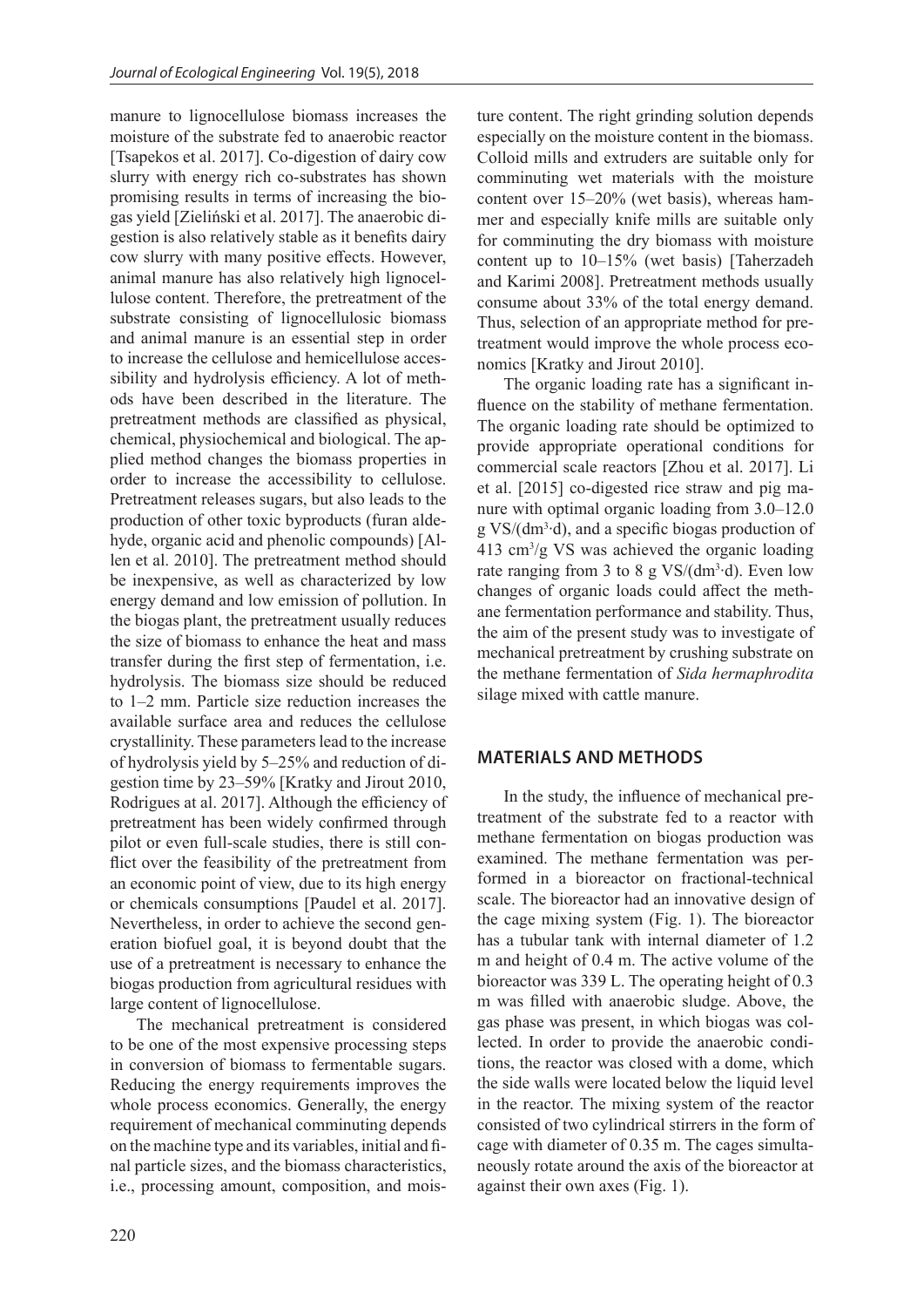

**Fig. 1.** Scheme of the innovative reactor with cage mixing system used in the study

The substrate used in the study was *Sida hermaphrodita* silage. The average value of TS in the silage was 28%, volatile solids (VS) constituted 92.2% of TS and ash constituted 6.8% of TS, total nitrogen (TN) was  $0.005$  g/g, and COD was 1.547 g O2/g TS. The average value of total carbon (TC) was 0.413 g/g, and that of total organic carbon (TOC) was 0.382 g/g. In order to increase the moisture content, cow manure mixed with fresh water was added to the silage. The substrate dry mass was about 115.5 mg/g, whereas it consisted of 86% VS.

The experiments were divided into two series. In each series the bioreactors were operated at different organic compounds loading of 2 kg/(m<sup>3</sup>·d)  $- S1$  (series 1) and 3 kg/(m<sup>3</sup>·d)  $- S2$  (series 2). Hydraulic retention time in these bioreactors was 50 d and 33 d, respectively. The studies were performed for a 100 days in each series. The analyses of substrate and digestate were conducted twice in a week. The substrate was crushed before being introduced into the bioreactor.

The mechanical pretreatment was carried out with the Börger double-pack consisting of a Multicrusher and a Rotary Lobe Pump (Börger, Germany). The twin-shaft chopper has interconnecting cutting blades. Each shaft had eight individual blades with the width of 4 mm. The flow efficiency of the pump was  $3-5$  m<sup>3</sup>/h.

The volume and composition of the biogas, the pH and the FOS/TAC ratio (explained below) were determined to monitor the anaerobic digestion process. The amount of biogas was measured with a mass flow analyzer equipped with a temporary flow rate and totalizer (Allborg). The quality of biogas was measured with an LXI 430 analyzer (GasData) and by using a gas chromatograph connected with thermal conductivity detector (GC-TCD) (Agilent 7890A). The FOS/TAC ratio was determined with TitraLab AT1000 Series Titrator (Hatch). The TAC value is an estimation of the buffer capacity of the sample, and the FOS value indicates the volatile fatty acids content. The biomass samples were tested for the content of TS and VS with a gravimetric method.

After testing for homogeneity of variance with Levene's test, the significance of differences between the variants was tested with Tukey's HSD test. Differences were considered significant at  $p < 0.05$ .

## **RESULTS AND DISCUSSION**

In the study, the methane fermentation was investigated for different organic loading rates. When the substrate was mechanically pretreated, the daily biogas production at the organic loading rate of 2 kg/(m<sup>3</sup>·d) was from 318753 L to 496935 L. However, in the control samples (without mechanical pretreatment) the daily biogas production at the organic loading rate of 2 kg/(m3 ∙d) ranged from 198452 L to 391235 L. In the samples from the reactor operated at the organic loading rate of 3 kg/( $m<sup>3</sup>$ ·d), mechanical pretreatment increased the daily biogas production from 336723 L to 576901 L compared to the control samples (average daily biogas production was 411119±90089 L). The highest biogas production of 730 L/kg VS was noted at organic loading rate of 3 kg/( $m<sup>3</sup>$ ·d). The chopping of biomass significantly increased (*p=0.005*) the meth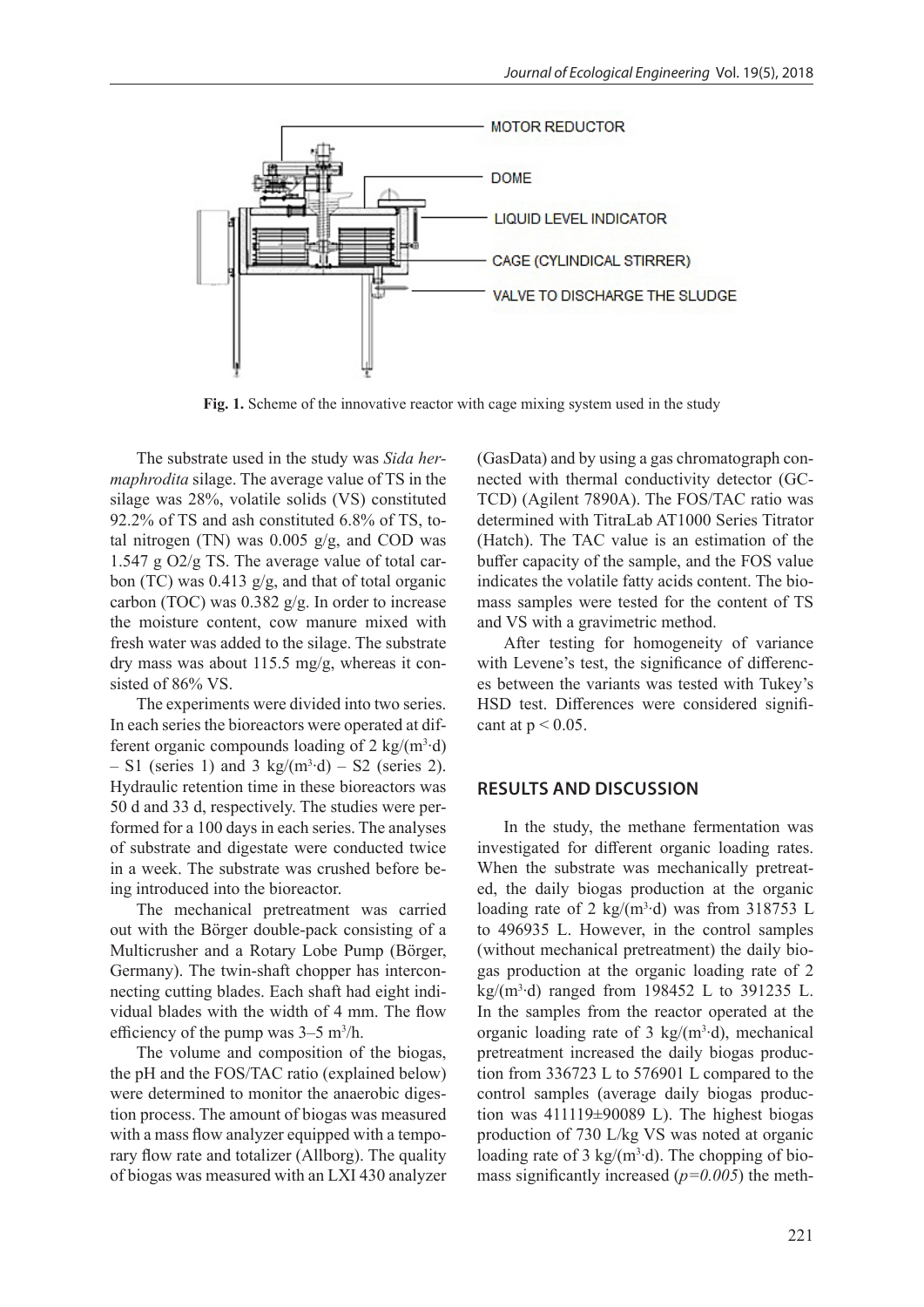ane fermentation in the reactors operated at both organic loading rates. In the reactor operated at the organic loading rate of 2 kg/(m<sup>3</sup>·d) mechanical pretreatment increased the biogas production by 8%, whereas in the reactor operated at the organic loading rate of 3 kg/( $m^3$ ·d) the enhancement of 22% was noted. Tsapekos et al. [2017] observed that mechanically pretreated grass silage increased the methane yield by 6.4% in the reactors operated at the organic loading rate of 1–1.1 kg/(m3 ∙d). On the other hand, Gallegos et al. [2017] observed that reducing particle size from 2.0 to 0.2 cm increased the methane potential of 26%. The authors performed the biomethane potential test with 450 g of inoculum and 2.5 g of volatile solids (VS) of the substrate, which resulted in the primary organics loading of 5.5 kg/m<sup>3</sup>. The mechanical pretreatment probably shredded the lignocellulose to a considerable level so as to damage the intact plant's structure. However, the level of the enhancement of biogas production depends on the organic loading rate.

There were no significant differences  $(p=0.05)$  in the methane content of the biogas produced. In all experiments, the methane content in biogas was about 54%. On the basis of the presented results, the energy calculation of biogas was performed. Due to the high energy requirements for mechanical substrate pretreatment, the calculation of energy produced in the process and energy used for crushing was done (Table 1).

The highest energy was obtained from pretreated biomass in the reactor with the organic loading rate of 3 kg/( $m^3$ ·d). The daily energy required for running the chopper was 75 Wh. Thus, the energy gained in both reactors operated under different organic loading rate was significantly (*p=0.05*) higher (of about 200 Wh) from the pretreated than untreated biomass. By application of the mechanical pretreatment to the biogas production, a positive energy balance was gained. Addi-

**Table 1.** The energy production from methane fermentation in the reactors operated at the organic loading rates of 2 and 3 kg/( $m^3$ ·d) and from pretreated/ untreated biomass

| Organic loading<br>rate | $2 \text{ kg/(m}^3 \text{·d})$ | $3 \text{ kg/(m}^3 \text{·d})$ |
|-------------------------|--------------------------------|--------------------------------|
| Pretreated<br>biomass   | 1683 Wh/d                      | 1807 Wh/d                      |
| Untreated<br>biomass    | 1411 Wh/d                      | 1559 Wh/d                      |

tionally, digestate after methane fermentation of chopped biomass has improved the rheological properties compared with the untreated biomass [Mbaye et al. 2014]. Moreover, mechanical pretreatment helps to avoid the clogging problems. Therefore, comparing with screw feeder commonly used in biogas plants, chopping seems to be an attractive alternative.

As expected, the higher content of VS in digestate was observed at higher organic loading rate. After fermentation under the organic loading rate of 2 kg/( $m^3$ ·d), volatile solids accounted of 58% TS from crushed substrate and 62% TS from uncrushed substrate. The methane fermentation under  $3 \text{ kg/(m}^3 \cdot d)$  decreased the degradation of substrate. The content of volatile solids in digestate was 72% and 77% TS from crushed and uncrushed substrate, respectively. Significantly higher ( $p=0.05$ ) biomass decomposition was noted in the reactors operated under the organic loading rate of 2 kg/( $m<sup>3</sup>$ ·d) then in the reactors operated the under organic loading rate of 3 kg/ $(m^3 \cdot d)$ (Fig. 2). The degradation values of 50–55% were also noted from cattle manure and food waste by Morken et al. [2018]. Higher values of degradation at the organic loading rate of 2 kg/( $m^3$ ·d) indicated that the organic loads could be increased. The same conclusion resulted from the FOS/TAC ratio analysis; however, the FOS/TAC ratio and pH in all experimental reactors indicated stable process performance. The FOS/TAC ratio in digestate from the reactors operated under organic loading rate of 2 kg/( $m^3$ ·d) was 0.166 and 0.182 from crushed and uncrushed substrate, respectively. The FOS/TAC ratio in the digestate from the reactors operated under the organic loading rate of 3  $\text{kg/(m³·d)}$  slightly increased to 0.192 and 0.240 from crushed and uncrushed substrate, respectively. The pH was from  $7.6\pm0.04$  (in the reactors operated under the organic loading rate of  $3 \text{ kg/(m}^3 \cdot d)$ ) to  $7.9 \pm 0.06$  (in the reactors operated under the organic loading rate of 2 kg/(m<sup>3</sup>·d)).

# **CONCLUSIONS**

Efficient methane fermentation was obtained from mechanically pretreated substrate consisting of *Sida hermaphrodita* silage and cattle manure. Significantly higher (*p=0.05*) biogas production of 22% and biomass decomposition of 6% was noted from crushed substrate than from uncrushed substrate at the organic loading rate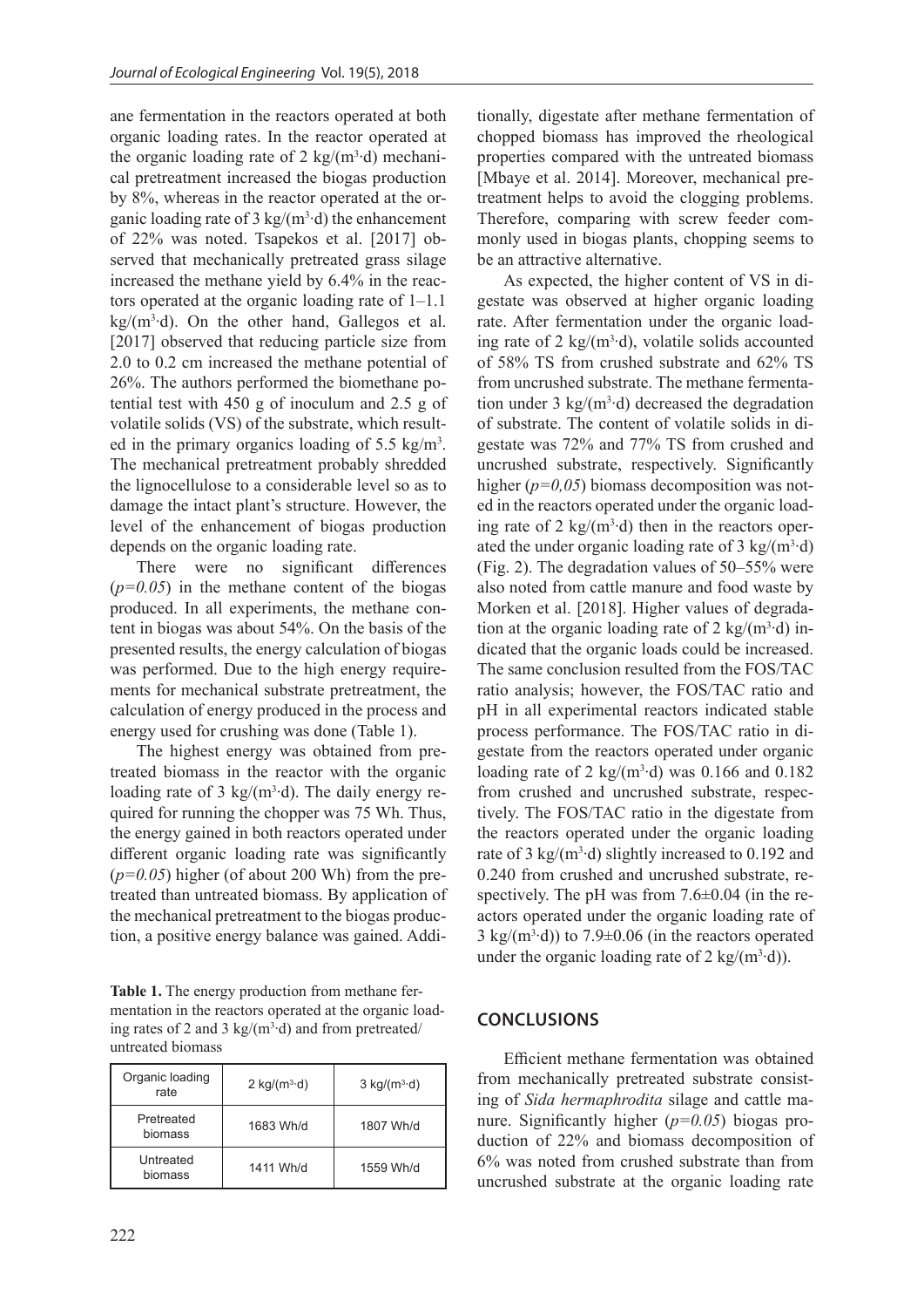

**Fig. 2.** The biogas production in the reactors operated at organic loading rate of 2 and 3 kg/(m<sup>3</sup>⋅d) from crushed and uncrushed substrate



**Fig. 3.** Decomposition of biomass at organic loading rate of 2 and 3 kg/( $m<sup>3</sup>$  d) from crushed and uncrushed substrate

of 3 kg/ $(m<sup>3</sup>·d)$ . By using a chopper for mechanical pretreatment, a positive energy gain was observed. Due to additional reduction of technical processing problems with mechanically pretreated biomass, crushing is a reasonable method enhancing the biogas production.

### **Acknowledgements**

The study was carried out in the framework of the project under program BIOSTRATEG funded by the National Centre for Research and Development No. 1/270745/2/NCBR/2015 "Dietary, power, and economic potential of *Sida hermaphrodita* cultivation on fallow land".

The bioreactor is promoted under the project Research Coordination for a Low-Cost Biomethane Production at Small and Medium Scale

Applications (Record Biomap) Horizon 2020 research and innovation programme (Grant Agreement 691911).

This work was supported the statutory project 18.610.008–300, University of Warmia and Mazury in Olsztyn, Poland.

# **REFERENCES**

- 1. Allen S.A., Clark W., McCaffery J.M., Cai Z., Lanctot A., Slininger P.J. et al. 2010. Furfural induces reactive oxygen species accumulation and cellular damage in Saccharomyces cerevisae. Biotechnology for Biofuels, 3, 1–10.
- 2. Bhatia S.K., Kim S.-H., Yoon J.-J., Yang Y.-H. 2017. Current status and strategies for second generation biofuel production using microbial systems. Energy Conversion and Management, 148, 1142–1156.